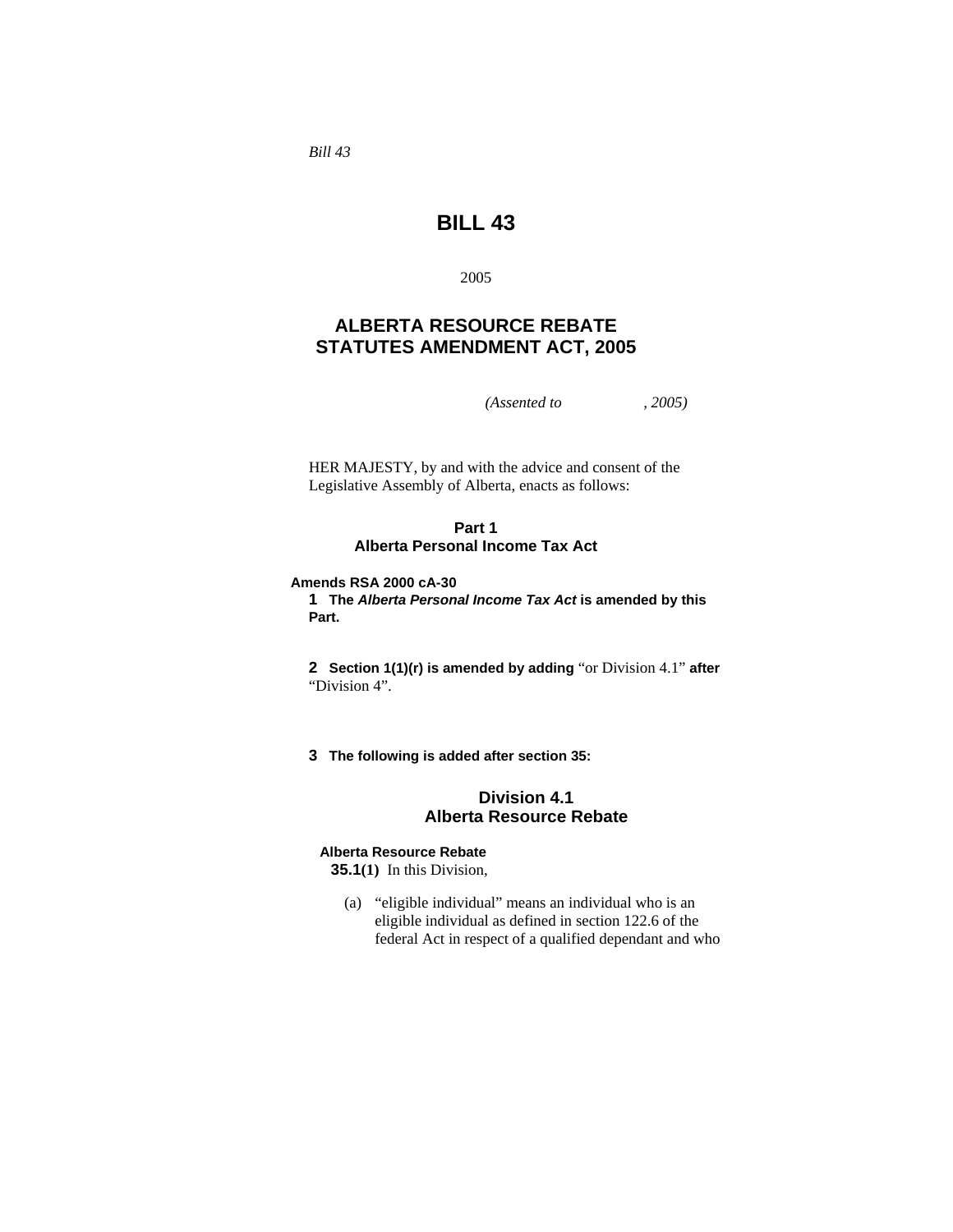has filed a notice referred to in subsection 122.62(1) of the federal Act on or before December 31, 2006;

- (b) "individual" means an individual, other than a trust or an individual referred to in subsection (2);
- (c) "qualified dependant" means a qualified dependant as defined in section 122.6 of the federal Act as of January 1, 2006 or, in circumstances determined in the regulations, as of a prescribed later date, and
	- (i) includes a minor
		- (A) who dies in 2005 but who would otherwise be a qualified dependant as defined in section 122.6 of the federal Act, or
		- (B) who under the regulations is determined to be a qualified dependant,
		- but
	- (ii) does not include a child referred to in section  $35.2(1)(b);$
- (d) "refund of an overpayment" means a refund of an amount deemed under section 35.2(1) to be an overpayment.

**(2)** An individual who, on September 1, 2005, was serving a conditional sentence or serving a sentence of imprisonment for the commission of an offence under an Act or regulation of Canada or of a province of Canada or under an enactment of Alberta is not an individual under subsection (1)(b).

**(3)** Where a refund of an overpayment is received at a correctional institution through the mail addressed to or intended for an individual referred to in subsection (2), the director or a person authorized by the director may withhold the refund from that individual and return the refund to the Provincial Minister.

**(4)** In subsection (3),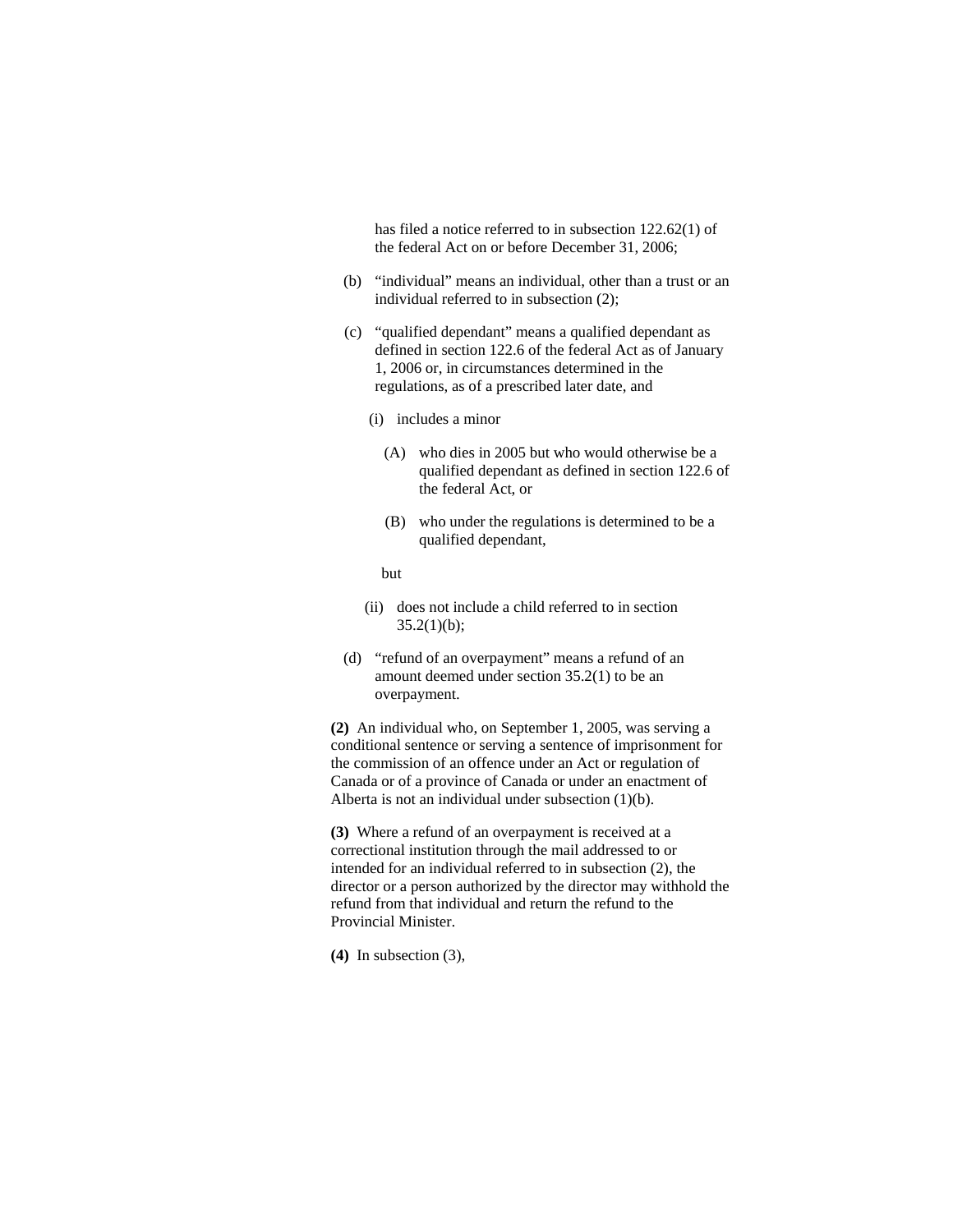- (a) "correctional institution" means a correctional institution as defined in the *Corrections Act*;
- (b) "director" means the director as defined in the *Corrections Act*.

#### **Overpayments**

**35.2(1)** An individual is deemed to have made an overpayment on account of the individual's liability under this Act for the 2005 taxation year if

- (a) the individual has filed a return in Canada for the 2004 taxation year on or before December 31, 2006, is at least 18 years of age on December 31, 2005 and was resident in Alberta on September 1, 2005,
- (b) the individual is a child who is the subject of a temporary guardianship order or permanent guardianship order or agreement or a youth who is the subject of a custody agreement or a family enhancement agreement under the *Child, Youth and Family Enhancement Act* as of the date determined in the regulations,
- (c) the individual, other than a minor, died in 2005 but was resident in Alberta at the time of death, or
- (d) the individual is of a class determined in the regulations and meets the conditions determined in the regulations.

**(2)** The amount that an individual is deemed to have overpaid is as follows:

- (a) in the case of an individual who is not an eligible individual, \$400;
- (b) in the case of an individual who is an eligible individual in respect of one or more qualified dependants, \$400 plus \$400 for each qualified dependant.

**(3)** For the purposes of subsection (2)(b), the eligible individual of a minor child resident in Alberta who dies in 2005 is the person who was the eligible individual at the time of the minor's death.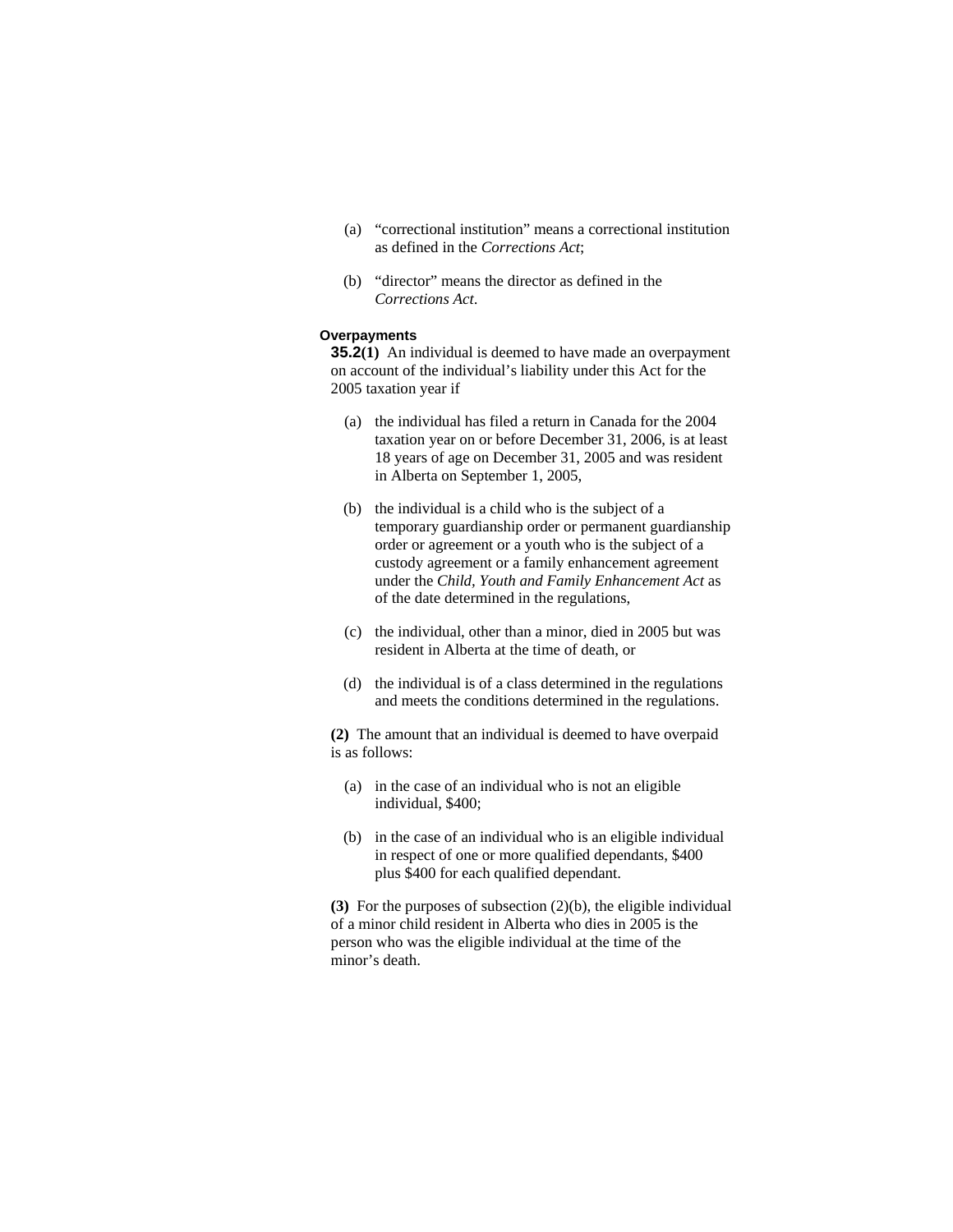**(4)** A refund of an overpayment in respect of a child referred to in subsection (1)(b) shall be held and administered in accordance with section 128.1 of the *Child, Youth and Family Enhancement Act*.

**(5)** An individual is entitled to a refund of an overpayment under only one of the clauses in subsection (1).

**(6)** If an individual receives a refund of an overpayment to which the individual is not entitled, the individual shall repay the amount to the Provincial Minister.

- **(7)** The Lieutenant Governor in Council may make regulations
	- (a) specifying additional provisions of the federal Act that apply, with or without modifications, in respect of an overpayment;
	- (b) establishing rules to determine if an individual was resident in Alberta for the purposes of this Division;
	- (c) determining the date for the purpose of subsection  $(1)(b);$
	- (d) determining classes of individuals for the purpose of subsection  $(1)(d)$ ;
	- (e) respecting conditions for the purpose of subsection  $(1)(d);$
	- (f) determining minors to be qualified dependants for the purpose of section  $35.1(1)(c)(i)(B)$ ;
	- (g) respecting the collection, use and disclosure of personal information necessary for the purpose of determining eligibility for a refund and administering the payment of refunds provided under this Division;
	- (h) respecting circumstances for which a date later than January 1, 2006 may be prescribed for the purpose of determining whether a person is a qualified dependant;
	- (i) respecting any other matter that the Lieutenant Governor in Council considers necessary to carry out the purpose and intent of this Division.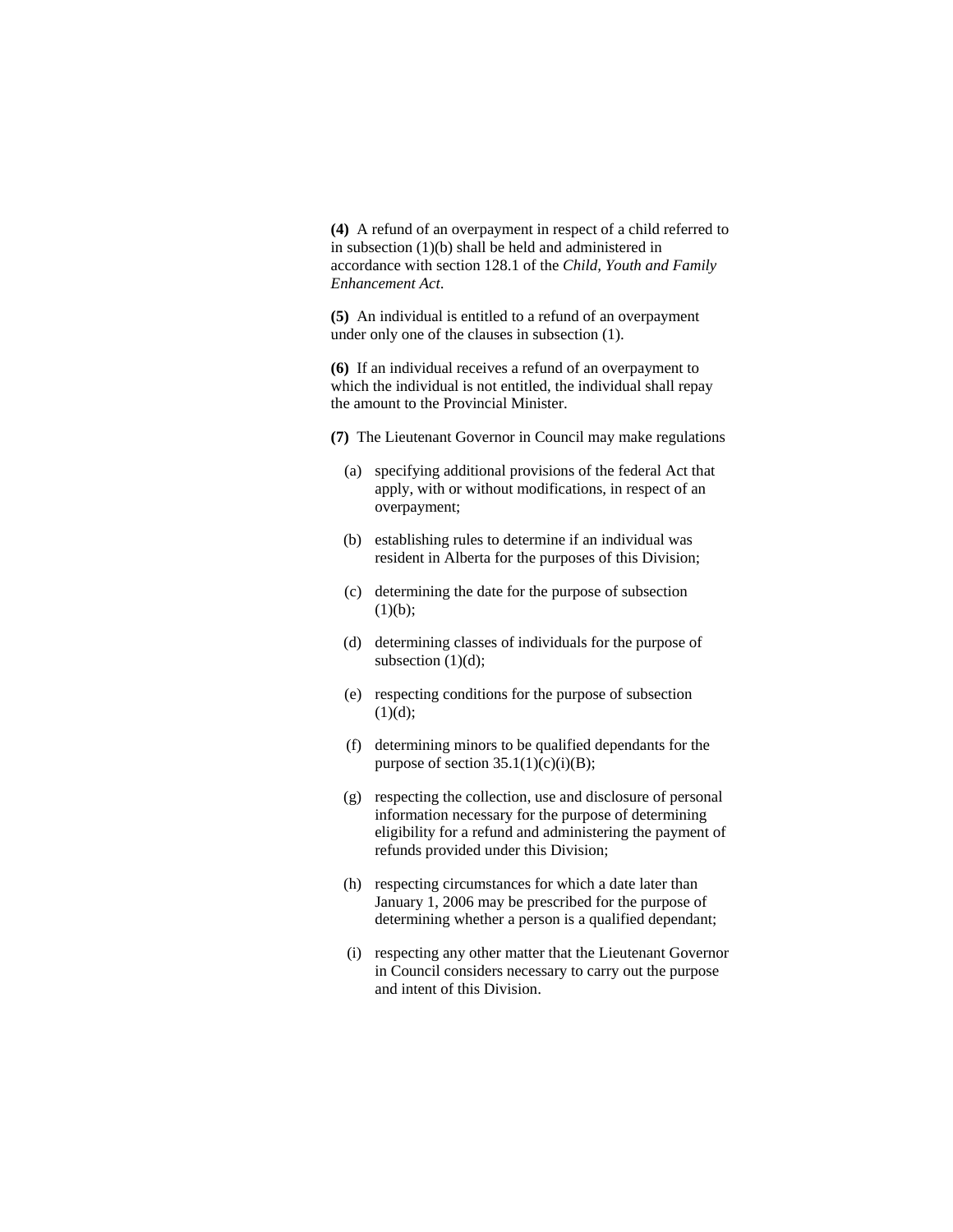# **Debtor in arrears**

**35.3(1)** In this section,

- (a) "debtor in arrears" means a debtor who, according to the records of the Director, has arrears owing with respect to a maintenance order filed with the Director under the *Maintenance Enforcement Act*;
- (b) "Director" means the Director of Maintenance Enforcement under the *Maintenance Enforcement Act*.

**(2)** Subject to subsections (3) and (4), a refund of an overpayment

- (a) cannot be charged or given as security,
- (b) cannot be assigned except under the *Bankruptcy and Insolvency Act* (Canada),
- (c) cannot be garnished or attached,
- (d) is exempt from execution or seizure,
- (e) cannot be retained by way of deduction or set-off under the *Financial Administration Act* (Alberta), and
- (f) is exempt, despite section 54(1), from the application for the purposes of this Act of subsection 164(2) of the federal Act.

**(3)** Notwithstanding this Act, the refund of an overpayment under section 35.2 to an individual who, as of a date determined by the Director, is a debtor in arrears may, at the request of the Director, be paid to the Director, and payment of the refund to the Director is deemed to be a payment of the refund to the debtor in arrears.

**(4)** The Director must credit the refund of an overpayment paid to the Director under subsection (3) in accordance with the *Maintenance Enforcement Act*.

#### **General**

**35.4(1)** A refund of an overpayment and costs relating to the refund as determined in accordance with a tax collection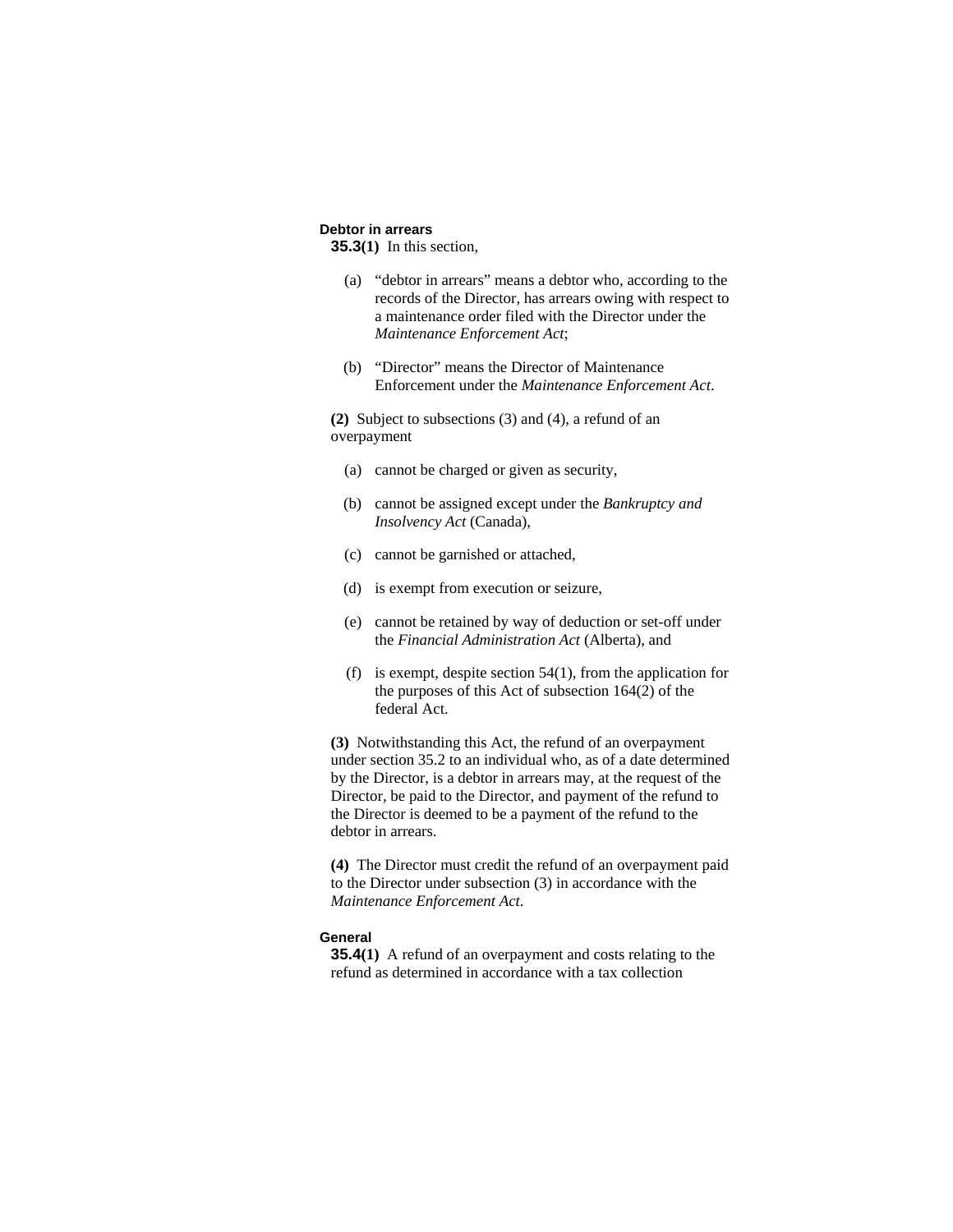agreement are payable from the taxes, interest, penalties and other amounts collected under this Act.

**(2)** Notwithstanding section 52, section 161 of the federal Act, as it applies to this Act, does not apply to a refund of an overpayment.

**(3)** Notwithstanding section 54(1), subsection 164(3) of the federal Act, as it applies to this Act, does not apply to a refund of an overpayment.

**(4)** Notwithstanding section 57, no appeal lies in respect of the determination of the entitlement of an individual to a refund of an overpayment.

**(5)** Notwithstanding anything in this Act, no assessment, determination or decision may be made on or after June 30, 2007 with respect to the entitlement of an individual to a refund of an overpayment.

# **Part 2 Child, Youth and Family Enhancement Act**

#### **Amends RSA 2000 cC-12**

**4 The** *Child, Youth and Family Enhancement Act* **is amended by this Part.**

**5 The following is added after section 128:** 

## **Alberta Resource Rebate**

**128.1**(1) In this section, "director" means the director designated by the Minister as the director for the purpose of this section.

**(2)** Where a child who is the subject of a temporary guardianship order or a permanent guardianship order or agreement, or a youth who is the subject of a custody agreement or a family enhancement agreement, is entitled to a refund of an amount deemed under section 35.2 of the *Alberta Personal Income Tax Act* to be an overpayment, the refund shall be held and administered by the director.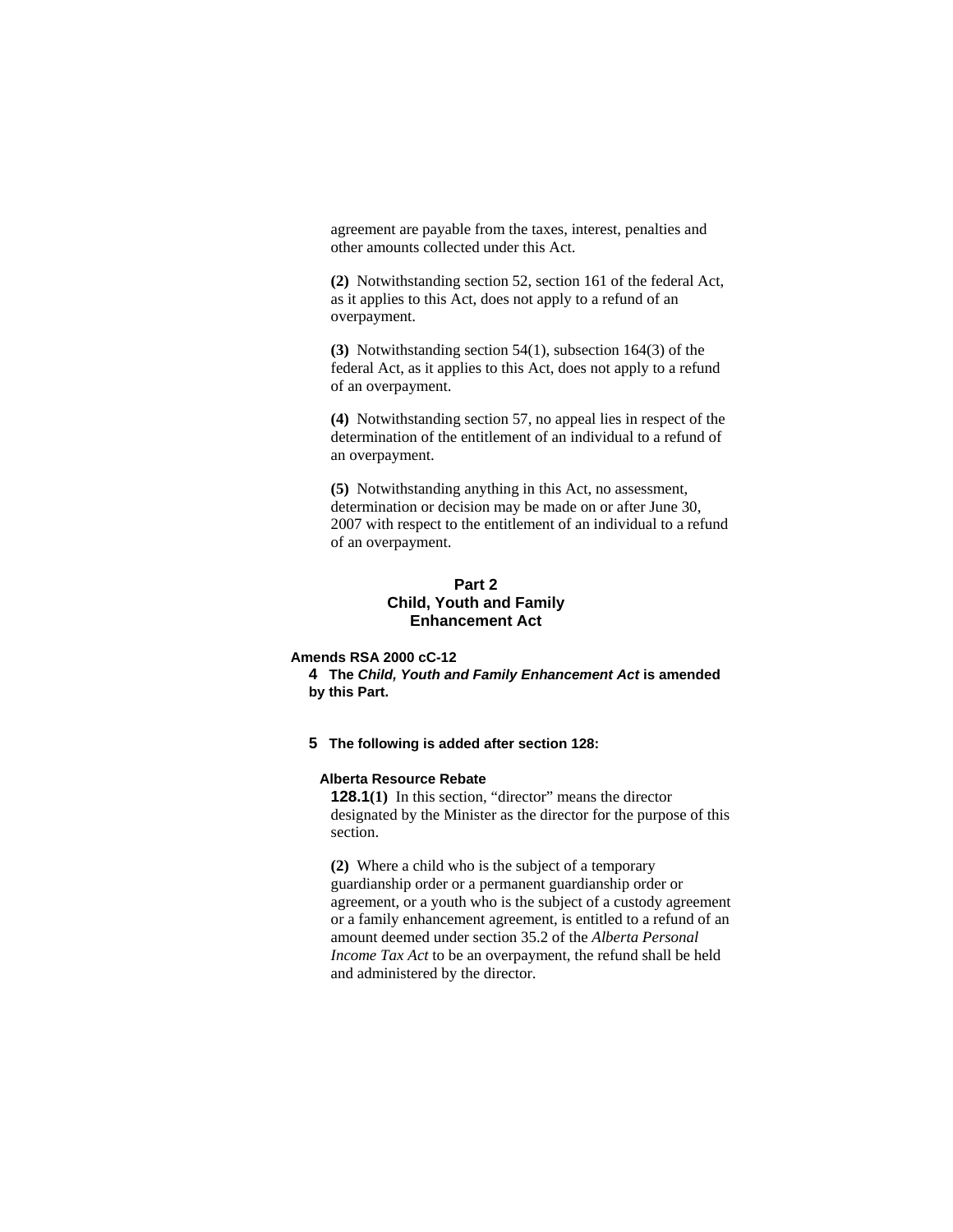**(3)** Notwithstanding section 34(4), the director is a trustee for the purposes of section 7 of the *Minors' Property Act* and shall administer refunds referred to in subsection (2) in accordance with the regulations made under subsection (4).

**(4)** The Lieutenant Governor in Council may make regulations

- (a) notwithstanding the *Trustee Act*, respecting the manner in which refunds under section 35.2 of the *Alberta Personal Income Tax Act* are to be administered by the director, including the circumstances and manner in which interest may be payable;
- (b) respecting the disposition of refunds in the event that a child cannot be located after the child attains the age of 18 years.

## **Part 3 Fiscal Responsibility Act**

#### **Amends RSA 2000 cF-15**

**6 The** *Fiscal Responsibility Act* **is amended by this Part.**

#### **7 Section 1 is amended by adding the following after clause (b):**

 (b.01) "Alberta 2005 Resource Rebates" means the refund of overpayments paid under Part 1, Division 4.1 of the *Alberta Personal Income Tax Act*;

#### **8 Section 2(2) is amended**

- **(a) in clause (a) by striking out** "or" **at the end of subclause (iii), adding** "or" **at the end of subclause (iv) and adding the following after subclause (iv):**
	- (v) for the fiscal year 2005-06, any amounts paid or payable for the cost of Alberta 2005 Resource Rebates from amounts allocated from the Alberta Sustainability Fund under section 2.1(2)(h),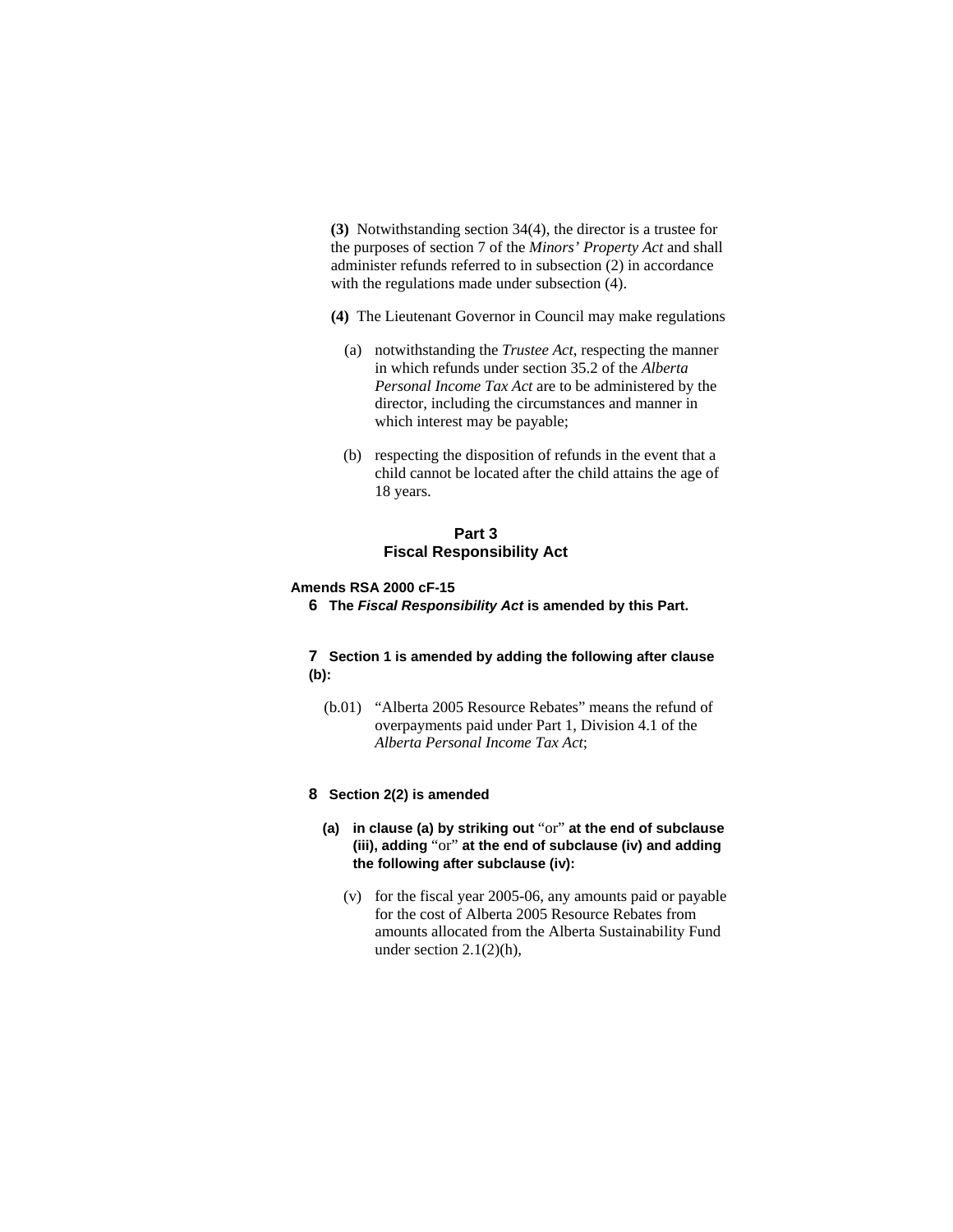**(b) in clause (b) by striking out** "under section 2.1(2)(c) and (d)" **and substituting** "under section 2.1(2)(c) and (d), and for the fiscal year 2005-06, section  $2.1(2)(h)$ ,".

## **9 Section 2.1(2) is amended by adding the following after clause (g):**

 (h) for the fiscal year 2005-06 and subject to subsection (3), amounts required to offset the cost of Alberta 2005 Resource Rebates to Albertans may be allocated from the Alberta Sustainability Fund.

#### **10 Section 4(2) is amended by adding the following after clause (e):**

 (f) commitments made for the fiscal year 2005-06 for the cost of Alberta 2005 Resource Rebates to Albertans under section  $2.1(2)(h)$ .

# **Explanatory Notes**

# **Part 1 Alberta Personal Income Tax Act**

**1** Amends chapter A-30 of the Revised Statutes of Alberta 2000.

- **2** Section 1(1)(r) presently reads:
	- *1(1) In this Act,* 
		- *(r) "refundable tax credit" means a tax credit under Part 1, Division 4;*
- **3** Alberta Resource Rebate.

# **Part 2**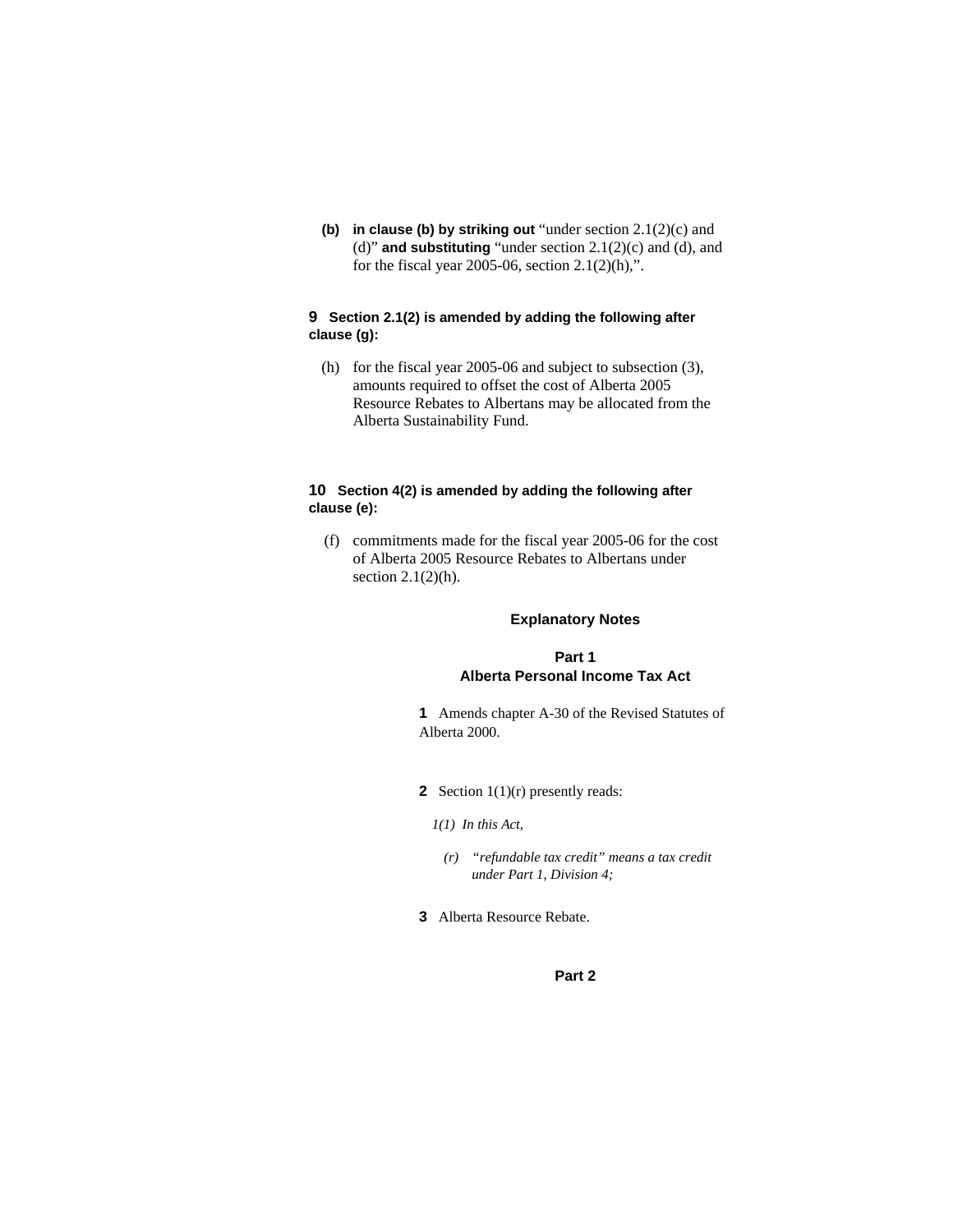# **Child, Youth and Family Enhancement Act**

**4** Amends chapter C-12 of the Revised Statutes of Alberta 2000.

**5** Alberta Resource Rebate.

# **Part 3 Fiscal Responsibility Act**

**6** Amends chapter F-15 of the Revised Statutes of Alberta 2000.

- **7** New definition.
- **8** Section 2 presently reads in part:

*2(1) Actual expense for a fiscal year must not be more than actual revenue for that year.* 

- *(2) For the purposes of subsection (1),*
- *(a) actual expense does not include* 
	- *(iv) any amounts paid or payable for the cost of a settlement with a First Nation from amounts allocated from the Alberta Sustainability Fund under section 2.1(2)(g),*

#### *and*

 *(b) actual revenue includes any amounts allocated from the Alberta Sustainability Fund under section 2.1(2)(c) and (d) but does not include any amounts allocated to the Alberta Sustainability Fund under section 2.1(2)(a).*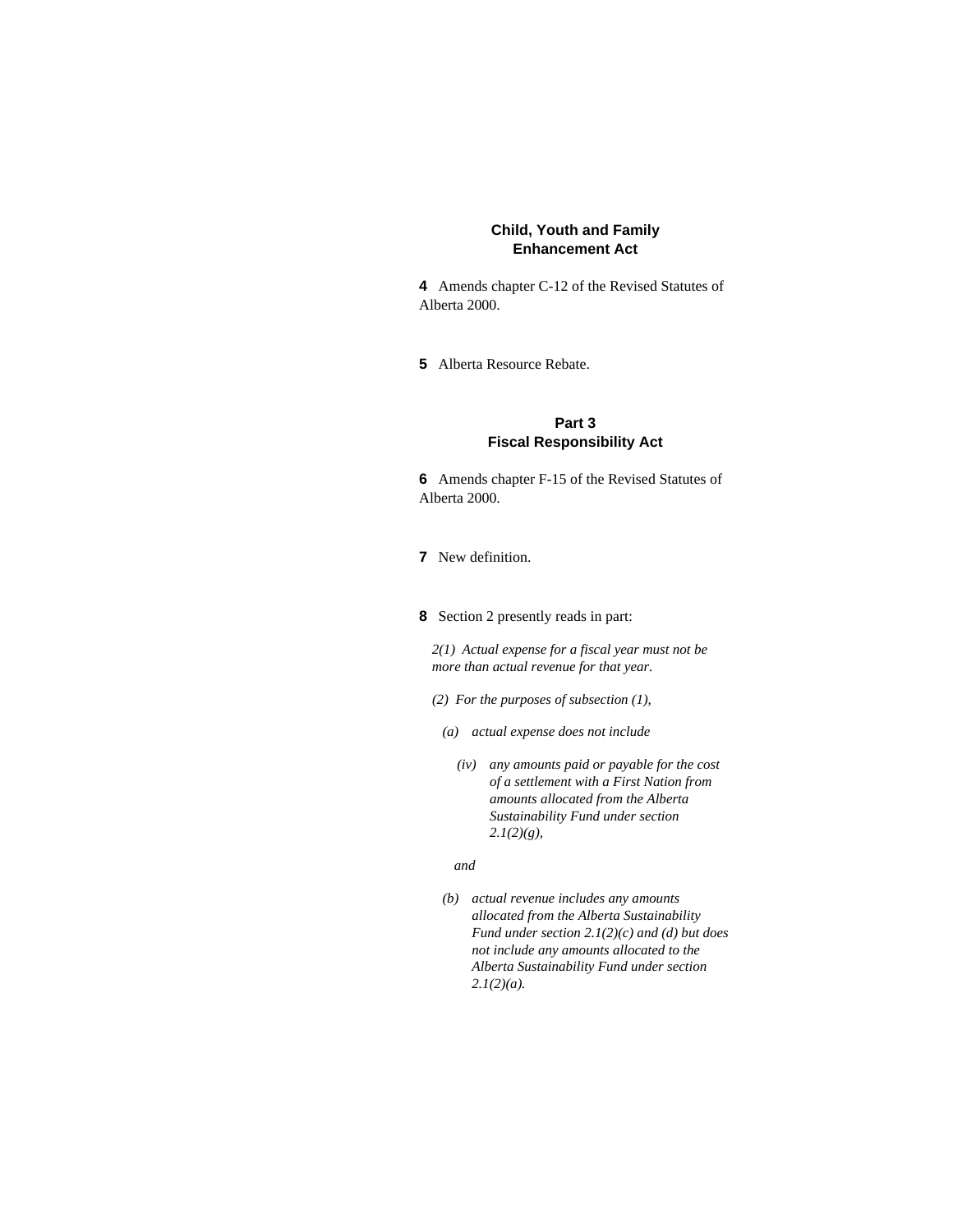#### **9** Section 2.1(2) presently reads in part:

*(2) Within the General Revenue Fund amounts may be allocated to and from the Alberta Sustainability Fund as follows:* 

- *(c) subject to subsection (3), if for a fiscal year actual non-renewable resource revenue is less than non-renewable resource revenue for fiscal policy purposes, the difference may be allocated from the Alberta Sustainability Fund;*
- *(e) subject to subsection (3), amounts paid or payable for the cost of a public emergency or disaster declared by the Lieutenant Governor in Council may be allocated from the Alberta Sustainability Fund;*
- *(f) subject to subsection (3), amounts paid or payable under the Natural Gas Price Protection Act may be allocated from the Alberta Sustainability Fund;*
- *(g) subject to subsection (3), amounts paid or payable for the cost of a settlement with a First Nation may, with approval of the Lieutenant Governor in Council, be allocated from the Alberta Sustainability Fund.*

#### **10** Section 4(2) presently reads:

*(2) The following are not commitments for the purposes of subsection (1):* 

- *(a) an increase in program expense during a fiscal year that is required because of a public emergency or disaster declared by the Lieutenant Governor in Council;*
- *(b) an increase in the amount authorized to be spent under a supply vote under section 24(2) of the Financial Administration Act and an*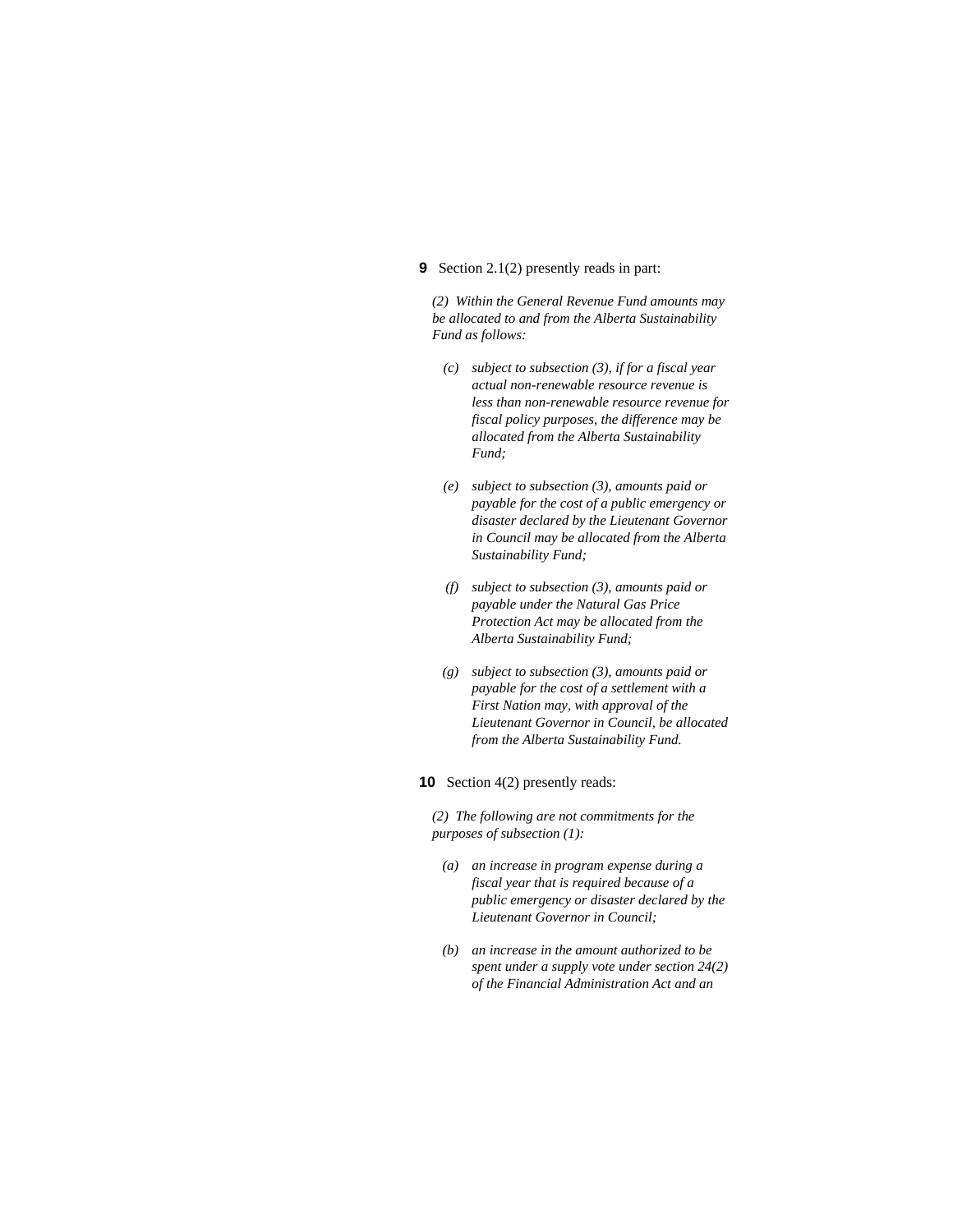*increase in any other expense that is offset by additional revenue received for the specific purpose of that expense;* 

 *(c) an increase in amounts paid or payable for the fiscal year under the Natural Gas Price Protection Act from amounts*